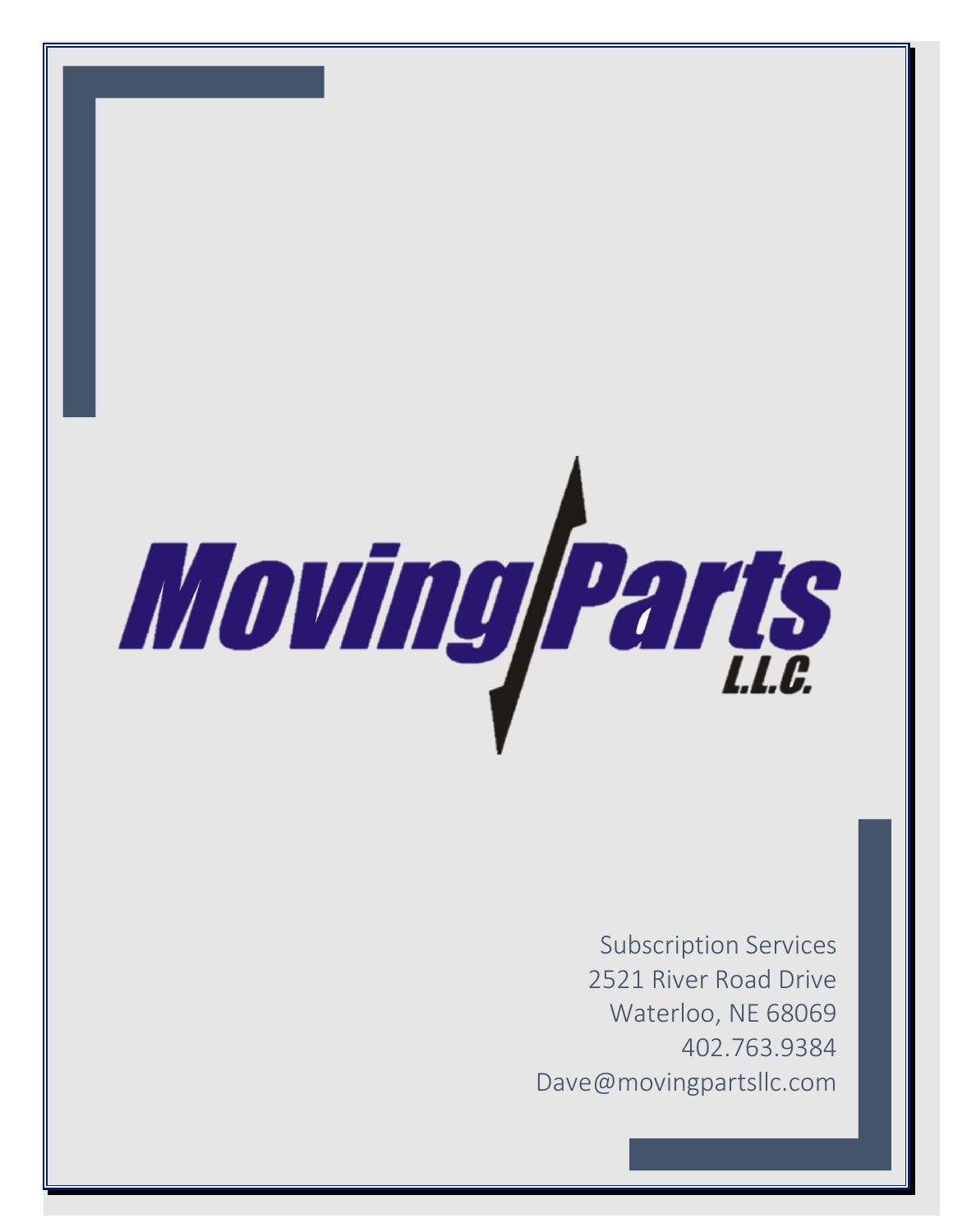Moving Parts, LLC is an independent consulting firm that specializes in managing commodity risk. We work primarily with food companies to minimize their price risk and maximize their margins. We work hard to give our customers relevant and up to date information on markets, and tailor our findings to fit their needs.



Sudoction of Marion

**Baseline Strategy** & Coverage Alerts

**Monthly Market Call** 

**Monthly Market Recap** 

**Weekly Podcasts** 

**Weekly Market Update** 

Questions are welcomed at all levels

Custom project work will be an additional cost *(included in full service risk management plan)*

All prices are on a monthly basis